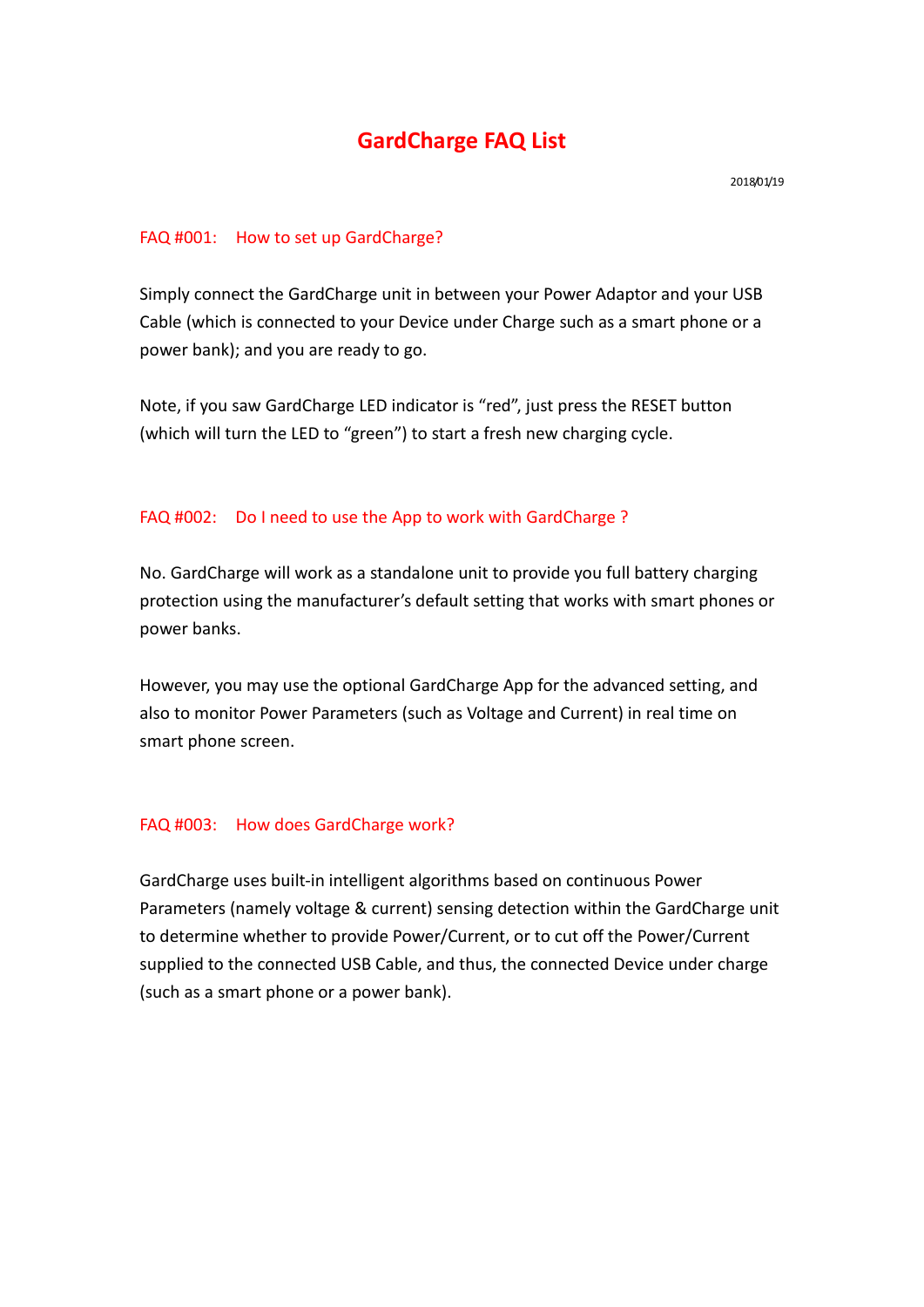## FAQ #004: How can GardCharge provide charging protection?

For battery charging protection application, GardCharge provides several combined protection schemes including:

- a. When detected over-current (with default value of 4A), GardCharge will cut off the Power/Current supplied to the USB Cable.
- b. When detected that the Charging Device (such as a smart phone) stopped accepting Current when it is fully charged, GardCharge will provide further insurance by cutting off the Power/Current supplied to the USB Cable.
- c. When detected that the Charging Device (such as a smart phone) is accepting very little Current to pass through (this indicates that the Charging Device is approaching fully charged stage), GardCharge will cut off the Power/Current supplied to the USB Cable after a certain Off Set /Delay Time.
- d. When detected that the Count Down Timer used reached the end, GardCharge will cut off the Power/Current supplied to the USB Cable.

## FAQ #005: What is the manufacturer's default setting ?

GardCharge's factory default setting as follows:

- a. Count Down Timer at 6 Hour (enough charging time to cover most Smart Phones and Pads of 10" or less).
- b. Over-Current Limit at 4A (enough to cover normal 0.5A  $\sim$  1.0A  $\sim$  2.1A  $\sim$  2.4A current range).
- c. Low Current Limit ENABLEd (for automatic charging mode) and set at 0.3A, and with Additional Time Off Set to 30min (enough to keep most smart phones or power banks' charging to 95% ~ 100%)

## FAQ #006: Will GardCharge work with QC2.0/3.0 charging?

Yes. GardCharge provides Power/Current pass-through from Power Adapter to a charging device (such as a smart phone) via connected USB cable, and with Measurement Range of 3.6VDC  $\sim$  21VDC and 0A  $\sim$  3.5A covering the range of QC2.0/3.0 charging.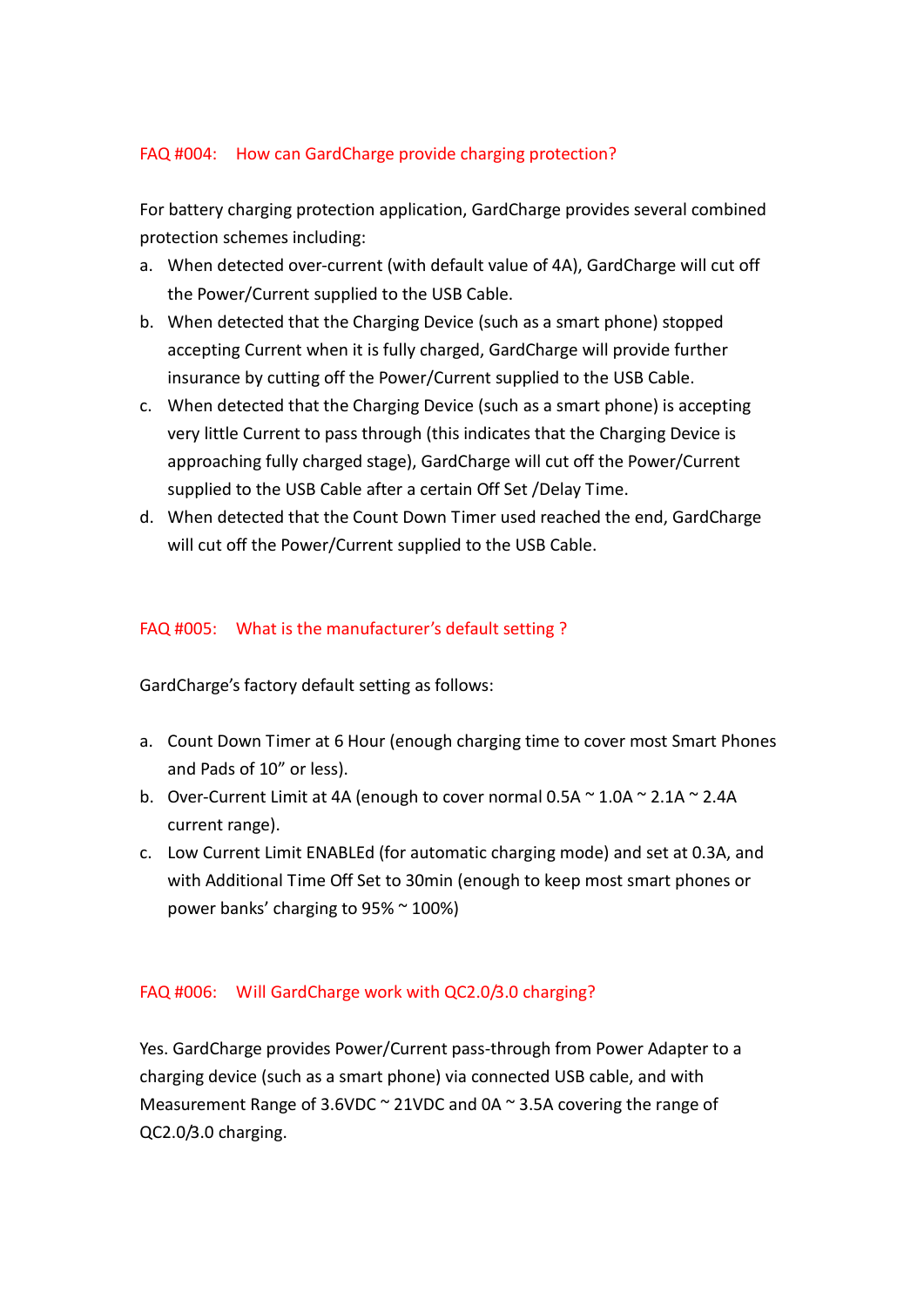## FAQ #007: What is Over Current Protection?

Normally your smart phones or power banks will accept Current value of 0.5A  $\sim$  2.1A, and for some special devices with 3A, when charging.

Sometimes due to sudden misbehavior of the physical Power Adapter, USB Cable, or Smart Phone (like Power Surge); there might be an in-rush of higher than normal Current, which we call "Over Current". And we have Over Current Protection with the default value set at 4A as the threshold; while, pending your need, adjustable to 0.1A ~ 4A via App; and GardCharge will automatically cut off the Power/Current supplied to the USB Cable (and thus, cut off the Power/Current to the attached smart phone or power bank) to protect your charging device.

So, Over Current Protection is like having a FUSE or Circuit Breaker to protect your Charging Device.

#### FAQ #008: What is Low Current Limit ?

With Low Current Limit ENABLEd (as a default for the manufacturer setting), GardCharge will automatically activate intelligent algorithms to auto detect whether you have plugged-in or unplugged a charging device (such as a smart phone), and to start charging (with a fresh new cycle per your last setting) or to stop charging accordingly.

In Essense, it is placing GardCharge in automatic charging mode.

#### FAQ #009: How does Low Current Limit work?

\* We recommend that you keep the default value for Low Current Limit with 0.3A, and with Additional Time Off Set at 30min for normal daily use (same as the factory default setting).

And the way the Low Current Limit work is that when a charging device (like a smart phone) is reaching near fully charged state, the Current going through (and supplied to the charging device) will get slower, and thus, with lower real time current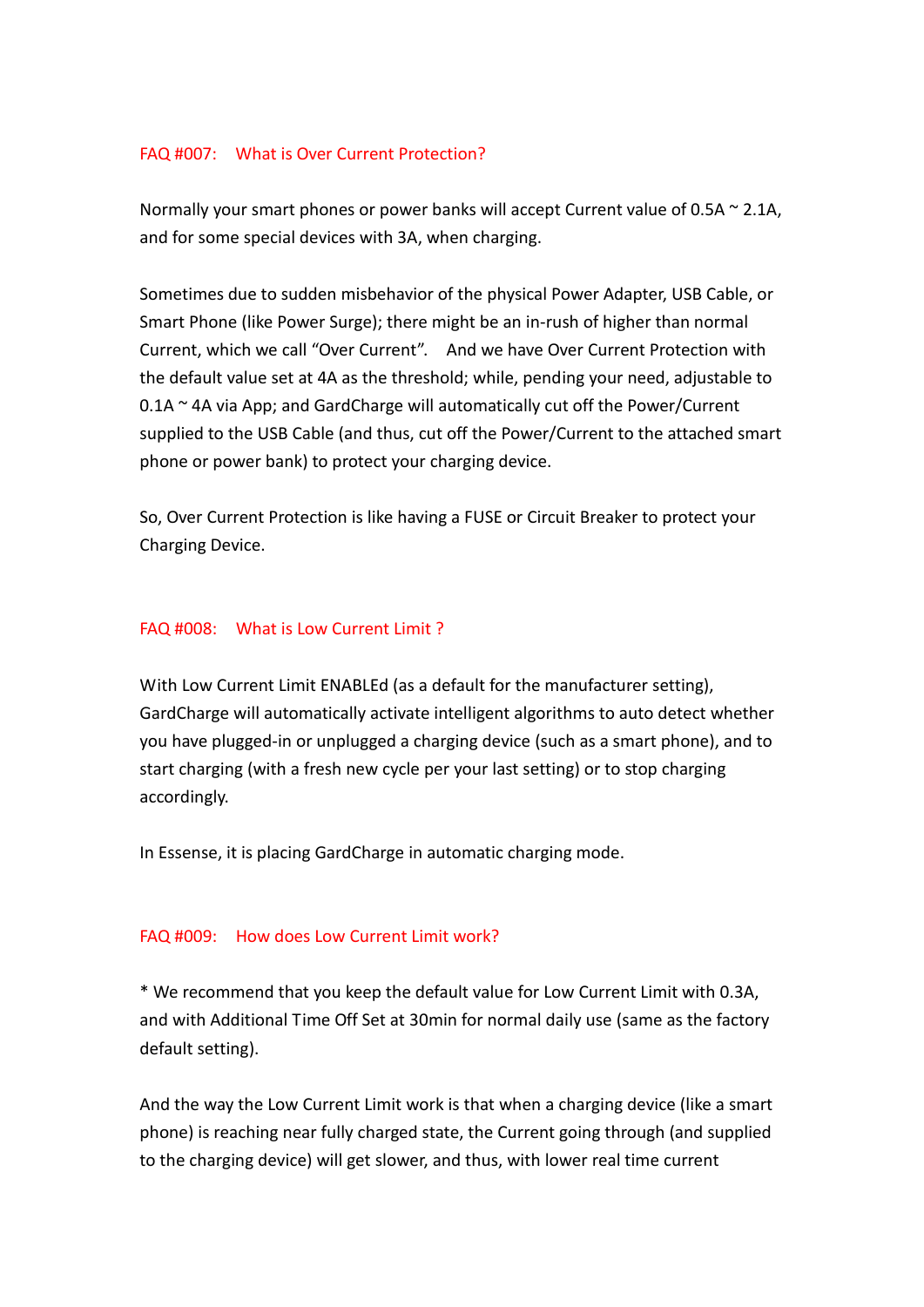sensing/detection value; and when the current value reached below 0.3A threshold (or any other value between 0.05A  $\sim$  0.5A for the threshold set via App), GardCharge will continue charging for additional 30min for the Time Off Set (or you may set with other Time value between 0min  $\sim$  60min) to ensure that enough additional Power/Current is charged after reaching the Low Current Threshold.

## FAQ #010: Can GardCharge work as a Mechanical Timer ?

Yes. By selecting DISABLE for the Low Current Limit within the Set Up configuration in the App, GardCharge will work as a Mechanical Count Down Timer (with Power always ON until count down to 0 min & sec); and will re-initiate the count down time whenever the RESET button is pressed.

Note in this Mode, you will not be in automatic charging mode, and will not have the auto sensing/detection of plugging or unplugging the USB Cable when charging mentioned in FAQ #008.

### FAQ #011: Can GardCharge be used for Smart Watch charging?

Yes. Please set the GardCharge as a Mechanical Timer per FAQ #010 by DISABLEing the Low Current Limit; and set the Count Down Timer to, say, 30min ~ 1Hour pending your Smart Watch charging time requirement.

This is due to Smart Watch uses very little Power/Current when charging, and sometimes lower than the lower bound limit of the Low Current Limit of 0.05A; so that the Low Current Limit may not suitable to use here for the auto Current detection.

#### FAQ #012: When to use Mechanical Timer mode?

Other than charging Smart Watch mentioned within FAQ #011, you may need to run Mechanical Timer mode for devices with very low charging current (for charging current less than, say, 0.3A), or for devices normally running with very low current (say, less than 0.3A; such as USB LED Night-Light) or devices with unstable current (such as USB Fan with current running dynamically between  $0A \sim 0.5A$ ).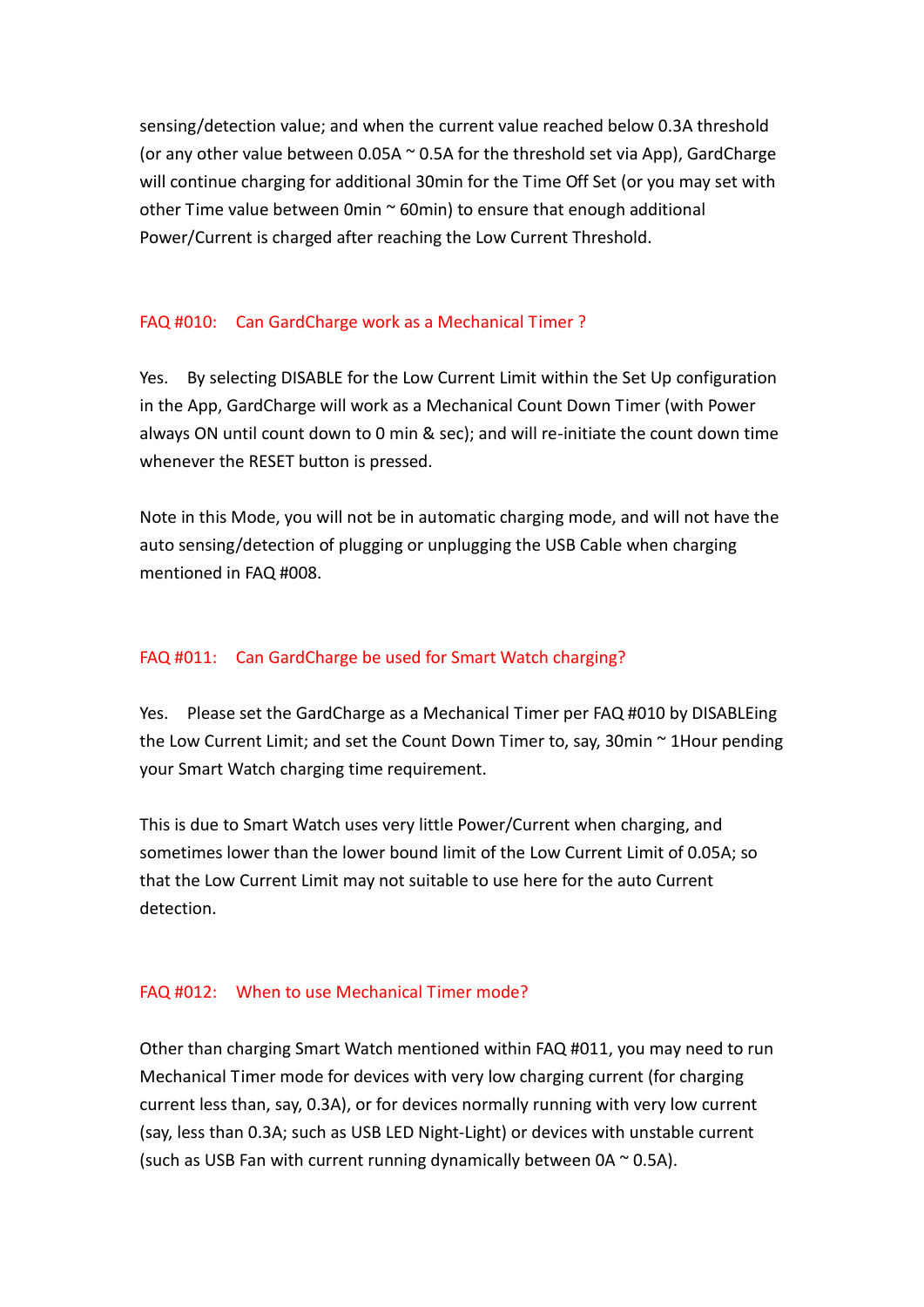And of course, you may just use Mechanical Timer mode as you feel appropriate. You will still have the benefit of Over Current Protection, but just keep in mind that Power/Current will be supplied until Count Down Timer reached the end.

#### FAQ #013: How to wireless connect GardCharge with App?

First search and install "GardCharge" App on your iPhone or Android Phone from Apple iOS App Store or Google Play Store respectively.

Then enable Bluetooth in your smart phone Set Up (if Bluetooth is not yet enabled); and run the App to proceed for the connection process. And make sure that GardCharge device is connect to your Power Adapter and with green-light ON.

For iOS, press the Search-Magnifier icon on the Upper Right corner of the App, and you will see GardCharge device icon with alpha-numeric ID name shown on screen (and if you have more than one GardCharge device, you will see more than one device icon on screen). Press and select the appropriate GardCharge device icon to connect.

For Android, press the Menu Selection on the Upper Left, then select "Scan/Connect", and you will see GardCharge device's alpha-numeric ID name shown on screen (and if you have more than one GardCharge devce, you will see more than one device ID on the screen list). Press and select the appropriate GardCharge device ID to connect.

Note, for a small percentage of Android phone, it may take a little longer to Scan (may take 5 sec  $\sim$  30 sec). And if a GardCharge device is ON and nearby, but you cannot see the device ID on App screen list, please press the "SCAN" on the upper-right corner of the App to re-scan. And if you still have Scan problem, please remove GardCharge App from your Android Phone's background task, and you may need to restart your Android Phone, then proceed for the Scan process again.

FAQ #014: Can you charge less than 100% ?

Yes.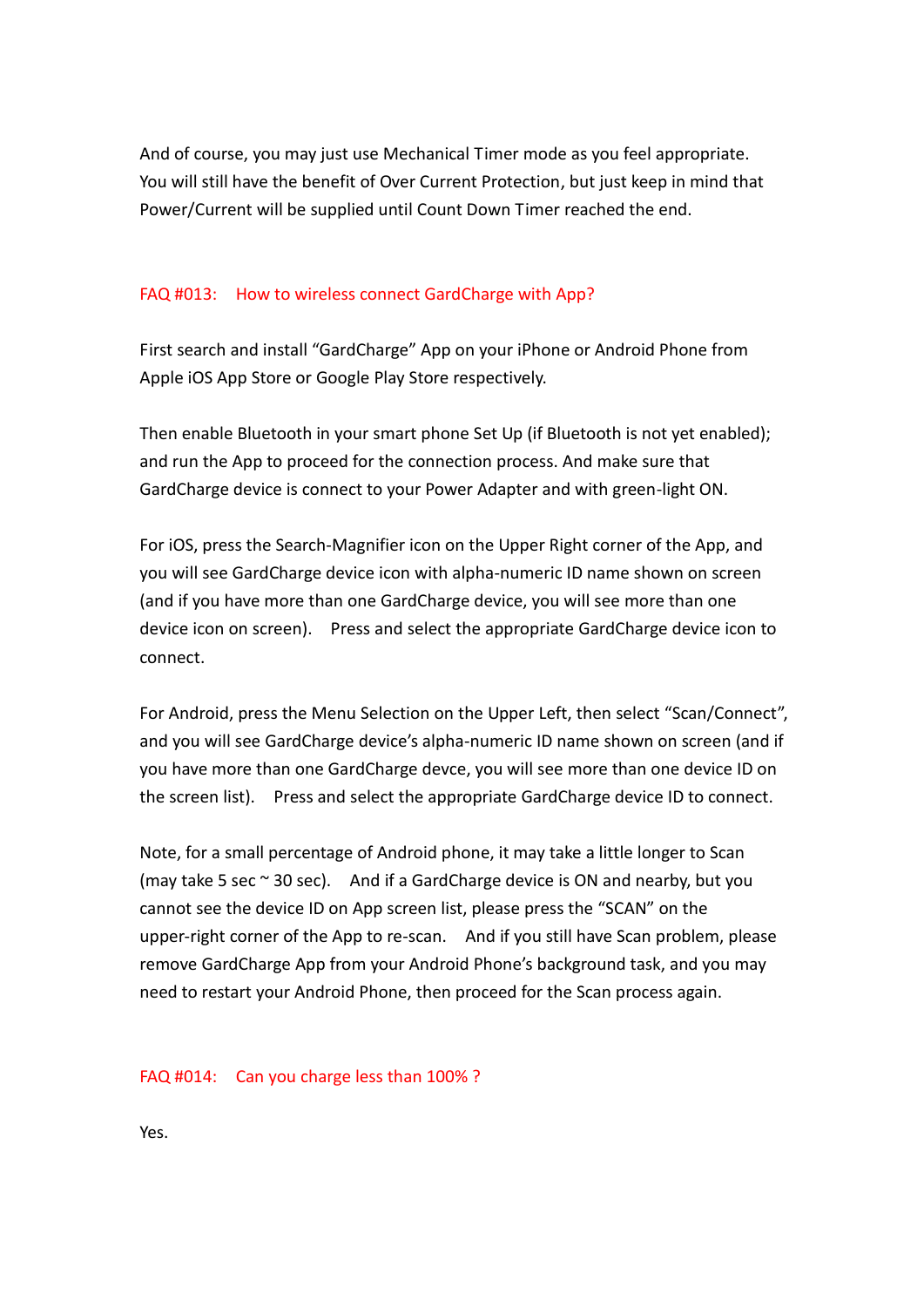Some Smart Phone users may prefer charging the Phone with less than 100% fully charged state to prolong battery life.

For those of you who are interested in the technology behind, please read through FAQ #008 & FAQ#009 about Low Current Limit first.

For the majority of Smart Phones and/or Power Banks, under App Set Up, the Low Current Limit of 0.2A  $\sim$  0.3A and Additional Off Set Time of 20min  $\sim$  30min will be sufficient to take you to 95% ~ 100% charging state.

And to lower the battery charging % (say, to 85% ~ 95%), you may experiment and change the Low Current Limit to 0.3A  $\sim$  0.4A, and Additional Off Set Time to 0min  $\sim$ 10min for your Smart Phone / Power Bank. With the higher the Current Limit threshold value, this means than when the battery is "nearly" charged, the rate of the current flow will go slower (from higher value than 0.4A to lower value), so that our current detection mechanism will see 0.3A  $\sim$  0.4A quicker than seeing 0.2A  $\sim$ 0.3A. Similarly with lowering the Additional Off Set Time for charging from 20min~30min down to 0min~10min, the charging process will stop quicker.

## FAQ #015: Why do you need Factory Default option on the App?

When you changed the Setting Value within the App (such as the Count Down Timer, Over Current Limit Value, Low Current Limit setting, etc.), sometimes it may not be appropriate for your next charging device (such as charging a Smart Watch then charging a Smart Phone); and the quickest way is to set to Factory Default to recover with the original out of factory setting. And after a Factory Default is set within the App, please make sure to press the RESET button on GardCharge device afterward to ensure a fresh new charging cycle with Factory Default setting.

## FAQ #016: Why is the App disconnected after RESET is pressed?

We designed GardCharge with non-auto reconnect feature after the RESET button is pressed on the GardCharge device; so that Android/iPhone's App will be disconnected by default. To re-connect, you may refer to FAQ #013 for wireless connection procedure.